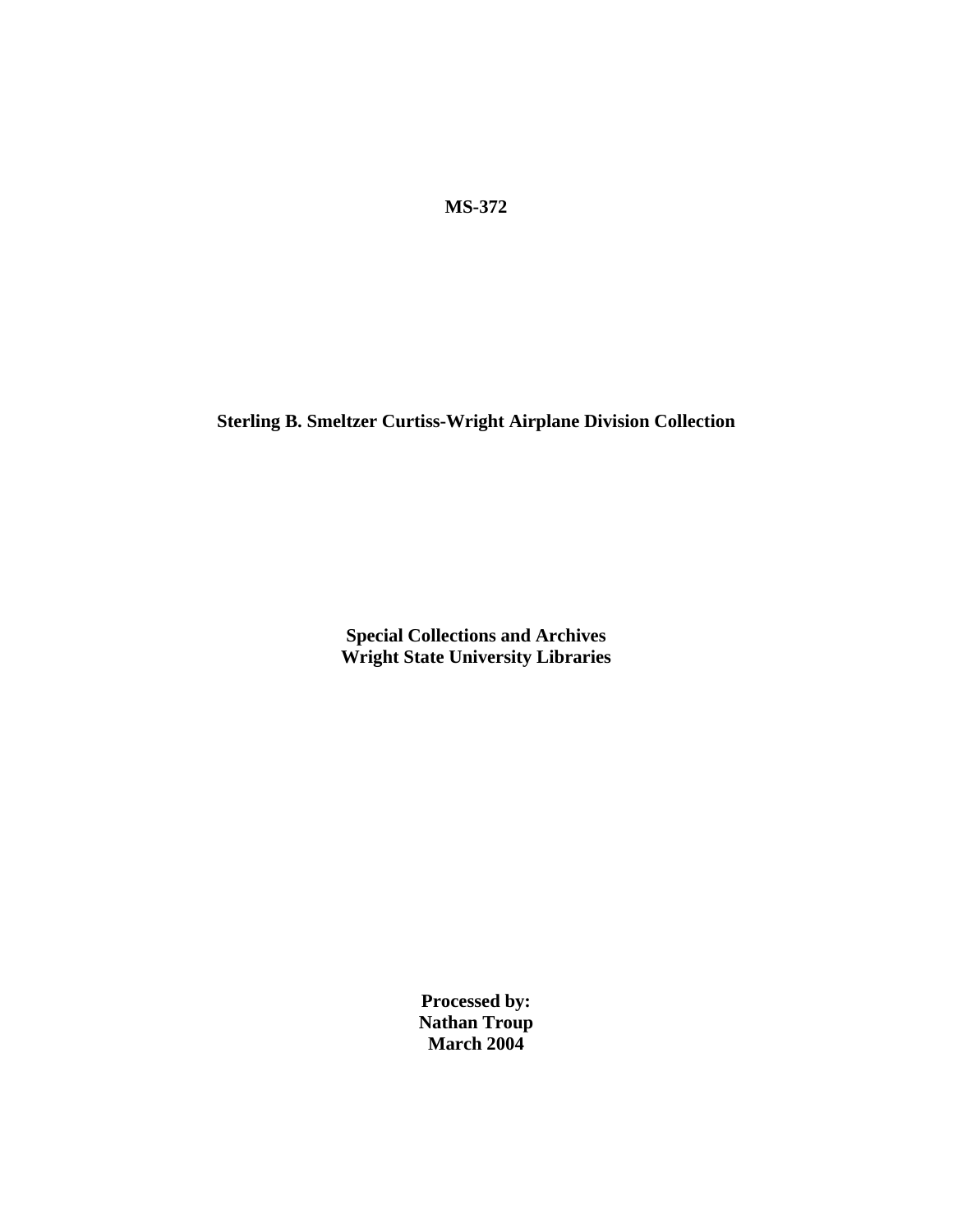### **Introduction**

The Sterling B. Smeltzer Curtiss-Wright Airplane Division Collection was collected by Sterling B. Smeltzer, an employee of the Curtiss-Wright Corporation. Norma Alexander, a relative of Smeltzer left it to her son Kent Alexander in 2005. Wright State University purchased the collection in 2005.

Consisting of 1.5 boxes (approximately 0.75 linear feet) the collection includes handbooks, brochures, files from Curtiss-Wright's Engineering Department, blueprints, photographs, and other published materials.

The materials in the collection span from 1918-1950, but the bulk concerns the time period from 1930-1950. The collection documents early aviation advertising, the development of reference materials for the maintenance of airplanes, and the Curtiss-Wright Engineering Department.

There are no restrictions on the use or access of the Sterling B. Smeltzer Curtiss-Wright Airplane Division Collection.

The Sterling B. Smeltzer Curtiss-Wright Airplane Division Collection is divided into four series:

Series I: Business Files

Series II: Published Materials

Series III: Blueprints

Series IV: Photographs

### **Related Collections**

Another collection at the Wright State University Special Collections and Archives that may be of Engine Drawing Collection. The collection consists of over 50,000 aircraft engine part and power system drawings. However, the collection is currently unprocessed, and there are **significant legal restrictions** interest to those researching the Curtiss-Wright Corporation is MS-356, the Curtiss-Wright Aeronautical **on the drawings**.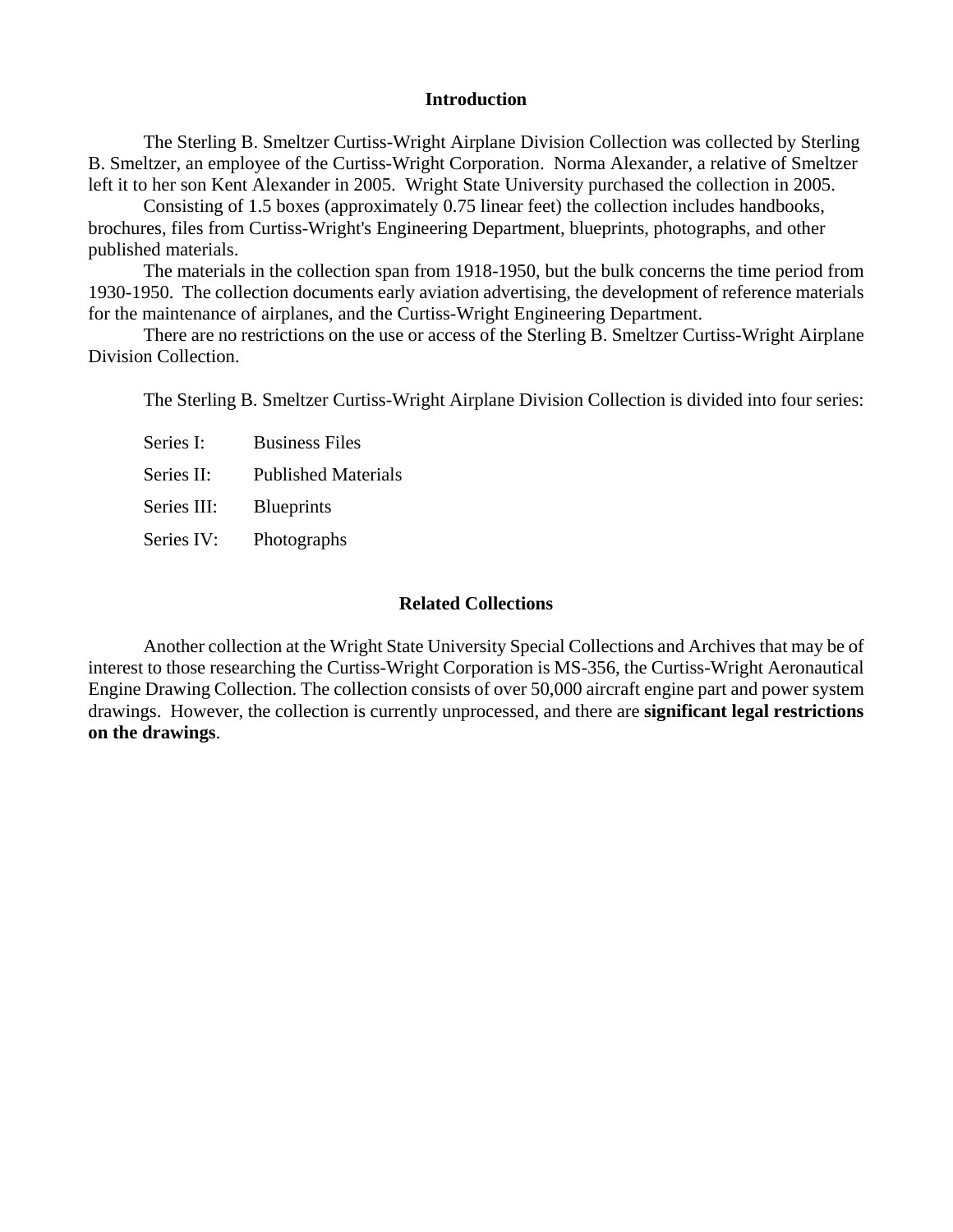## **Biographical Sketch**

Sterling B. Smeltzer was born in 1909 in Blair County, Pennsylvania. Graduating from Altoona secondary major in Art from Carnegie-Tech, the forerunner to Carnegie-Mellon University in 1931. Academically successful, Smeltzer received further education at both the University of California - Los High School in 1927, he went on to receive his B.A. in Engineering and Structural Design with a Angeles, and the Ohio State University.

Smeltzer went on to work for the Curtiss-Wright Airplane Company in 1942, and remained there until 1951. Smeltzer worked in the Service Engineering Department in the Technical Publications Group where he was responsible for various handbooks and manuals. He went on to be promoted to the position of Section Head, and later to Service Engineer. As Service Engineer, Smeltzer had jurisdiction over the Industrial Art Section as well as the Handbooks and Bulletin Groups. Smeltzer eventually became the Chief of Field Services of all Curtiss-Wright Airplane Division Products.

In 1952, Smeltzer left Curtiss-Wright to work at North American Aviation, Inc. serving as the General Superintendent of Field Service. Smeltzer retired in the 1980s, and passed away in the early 2000's.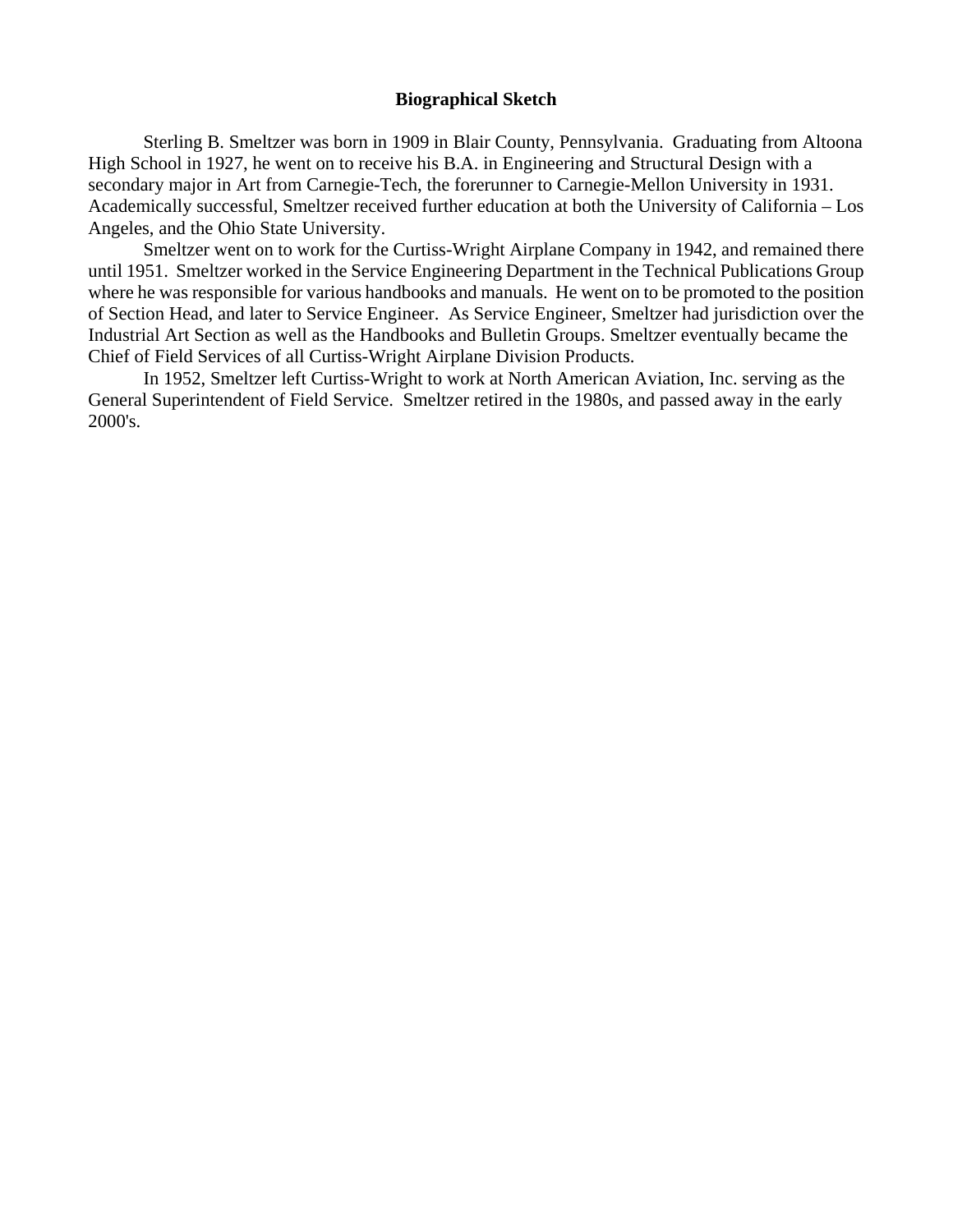## **Scope and Content Note**

The collection largely represents the type of work the Service Engineering Department and the period from 1930-1950. The collection is divided into four series: Business Files, Published Materials, Technical Publications Group at the Curtiss-Wright Airplane Company performed. In his many positions within the company, Smeltzer worked on, or oversaw many publications including handbooks and brochures. The materials in the collection span from 1918-1950, but the bulk concerns the time Blueprints, and Photographs.

#### Series I: Business Files

The Business Files consist of technical documents, newsletters, and internal Engineering Department records from 1925-1950. The records contain instructions on the departments drafting Engineering Department folder, which gives insights into how the department was organized, what types procedures, and the maintenance and repair of aircraft. Particular attention should be paid to the of problems it dealt with, as well as information directly relating to Smeltzer as a worker.

## Series II: Published Materials

This series contains materials published by both Curtiss-Wright, its subsidiary Travel Air, and pilots, and occasionally passengers. There are also two parts price lists for Curtiss "Robin" Airplanes, a other institutions from 1929-1940. Of specific interest are brochures of early model Curtiss airplanes that list the planes specifications and equipment. The brochures also contain pictures of the planes, dictionary of the 1,000 most used aviation terms and two histories of aviation.

# Series III: Blueprints

Consisting of two blueprints from 1915-1918, the series includes a plain view assembly diagram of airplane model JN3 from 1915, and an erection and elevation view for airplane JNGHB.

### Series IV: Photographs

The photographs span from 1918-1949 with some gaps. Of particular interest is the folder of France and Bolivia. This series also includes a photograph of two women holding oversized Christmas Curtiss Airplanes which shows many of the planes in flight, while others show pilots and mechanics. The Foreign Visitors folder has a newspaper article and photograph of Smeltzer with visitors from greetings cards, and an unidentified airshow including a picture of the captured German airplane "Alles Kaputt."